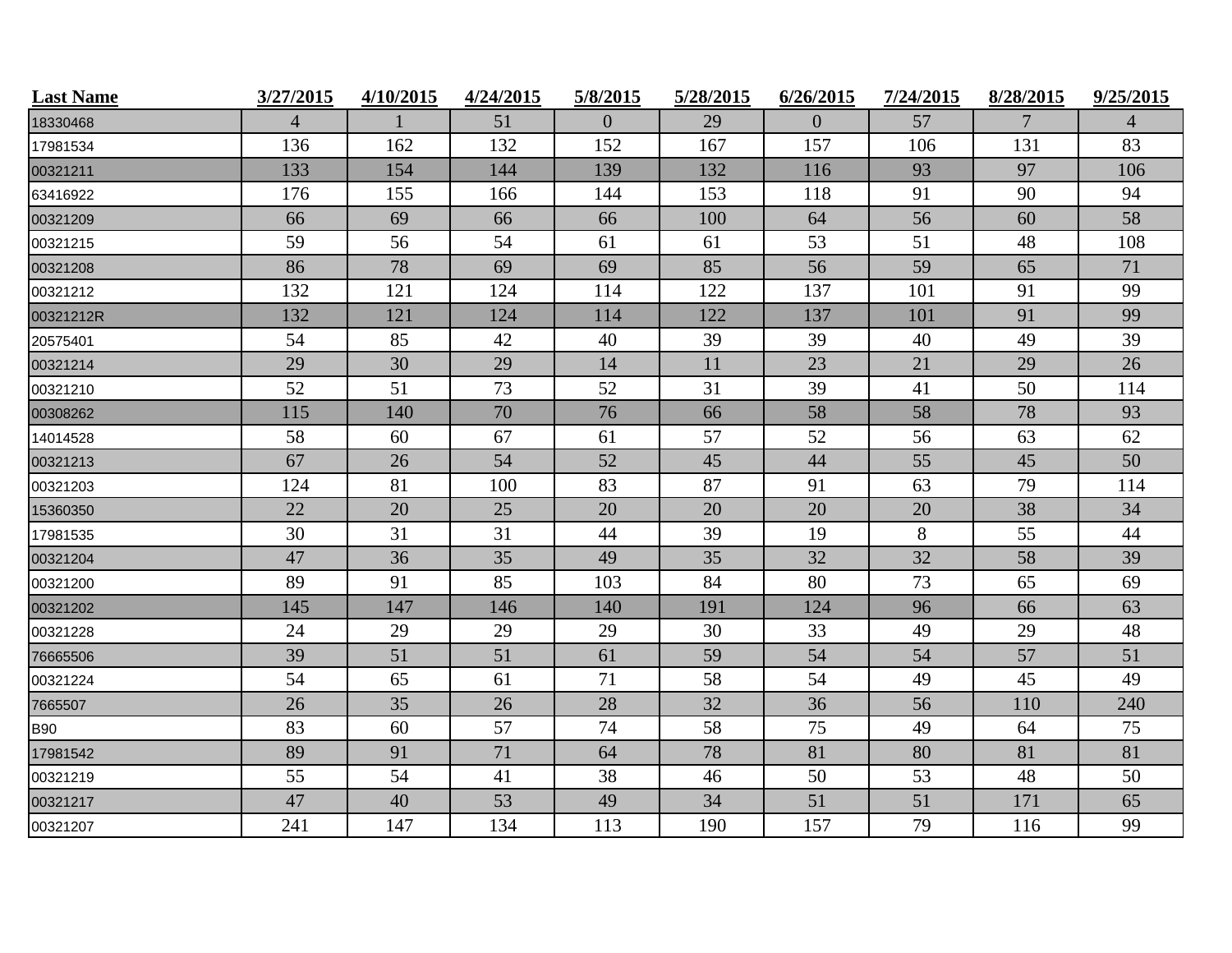| <b>Last Name</b> | 3/27/2015      | 4/10/2015      | 4/24/2015 | 5/8/2015 | 5/28/2015       | 6/26/2015 | 7/24/2015      | 8/28/2015 | 9/25/2015 |
|------------------|----------------|----------------|-----------|----------|-----------------|-----------|----------------|-----------|-----------|
| <b>Last Name</b> | 3/27/2015      | 4/10/2015      | 4/24/2015 | 5/8/2015 | 5/28/2015       | 6/26/2015 | 7/24/2015      | 8/28/2015 | 9/25/2015 |
| 00321206         | 42             | 44             | 44        | 36       | 28              | 24        | 32             | 52        | 46        |
| 00321205         | 101            | 100            | 94        | 110      | 108             | 70        | 71             | 69        | 68        |
| 15819940         | 134            | 124            | 119       | 69       | 74              | 83        | 98             | 85        | 62        |
| 00321218         | 103            | 102            | 113       | 89       | 102             | 96        | 123            | 105       | 202       |
| 15819941         | 81             | 89             | 73        | 76       | 61              | 48        | 49             | 47        | 59        |
| 14449781         | 59             | 62             | 57        | 52       | 55              | 57        | 57             | 42        | 35        |
| 14449781R        | 59             | 62             | 57        | 52       | 55              | 57        | 57             | 42        | 35        |
| 15819942         | 123            | 111            | 129       | 148      | 151             | 168       | 161            | 188       | 138       |
| 321216           | 93             | 59             | 54        | 65       | 73              | 52        | 40             | 30        | 34        |
| 17981541         | 94             | 29             | 56        | 60       | 81              | 51        | 56             | 58        | 61        |
| 14449733         | 124            | 121            | 132       | 162      | 113             | 97        | 107            | 85        | 126       |
| 58553719         | 139            | 129            | 100       | 545      | 267             | 106       | 166            | 181       | 96        |
| 00321201         | 144            | 166            | 174       | 182      | 170             | 160       | 112            | 102       | 95        |
| <b>B50</b>       | 85             | 109            | 75        | 59       | 51              | 62        | 60             | 61        | 57        |
| 21005458         | 381            | 229            | 76        | 73       | 83              | 93        | 90             | 259       | 146       |
| 21005455         | None           | None           | None      | None     | None            | None      | None           | None      | None      |
| 21005454         | 11             | $\overline{5}$ | 12        | 11       | $5\overline{)}$ | 6         | $\overline{4}$ | 8         | 6         |
| 00321223         | 145            | 154            | 92        | 99       | 51              | 79        | 74             | 85        | 103       |
| <b>M80</b>       | 155            | 149            | 150       | 136      | 120             | 85        | 104            | 108       | 114       |
| 18330467         | 39             | 49             | 36        | 36       | 39              | 25        | 29             | 26        | 20        |
| M00              | 56             | 57             | 49        | 34       | 30              | 39        | 33             | 32        | 24        |
| M01              | $\overline{4}$ | 11             | 34        | 21       | 52              | 94        | 74             | 41        | 41        |
| <b>B05</b>       | 142            | 79             | 89        | 85       | 90              | 88        | 81             | 94        | 82        |
| <b>B05R</b>      | 142            | 79             | 89        | 85       | 90              | 88        | 81             | 94        | 82        |
| M10              | 63             | 84             | 67        | 57       | 99              | 88        | 39             | 60        | 61        |
| 17981539         | 130            | 130            | 101       | 118      | 130             | 154       | 176            | 142       | 104       |
| 17981539R        | 130            | 130            | 101       | 118      | 130             | 154       | 176            | 142       | 104       |
| <b>B25</b>       | 102            | 88             | 113       | 108      | 98              | 54        | 51             | 47        | 74        |
| 17981538         | 234            | 208            | 199       | 165      | 162             | 169       | 161            | 207       | 174       |
| 17471001         | 47             | 5 <sup>5</sup> | 36        | 54       | 40              | 36        | 37             | 36        | 45        |